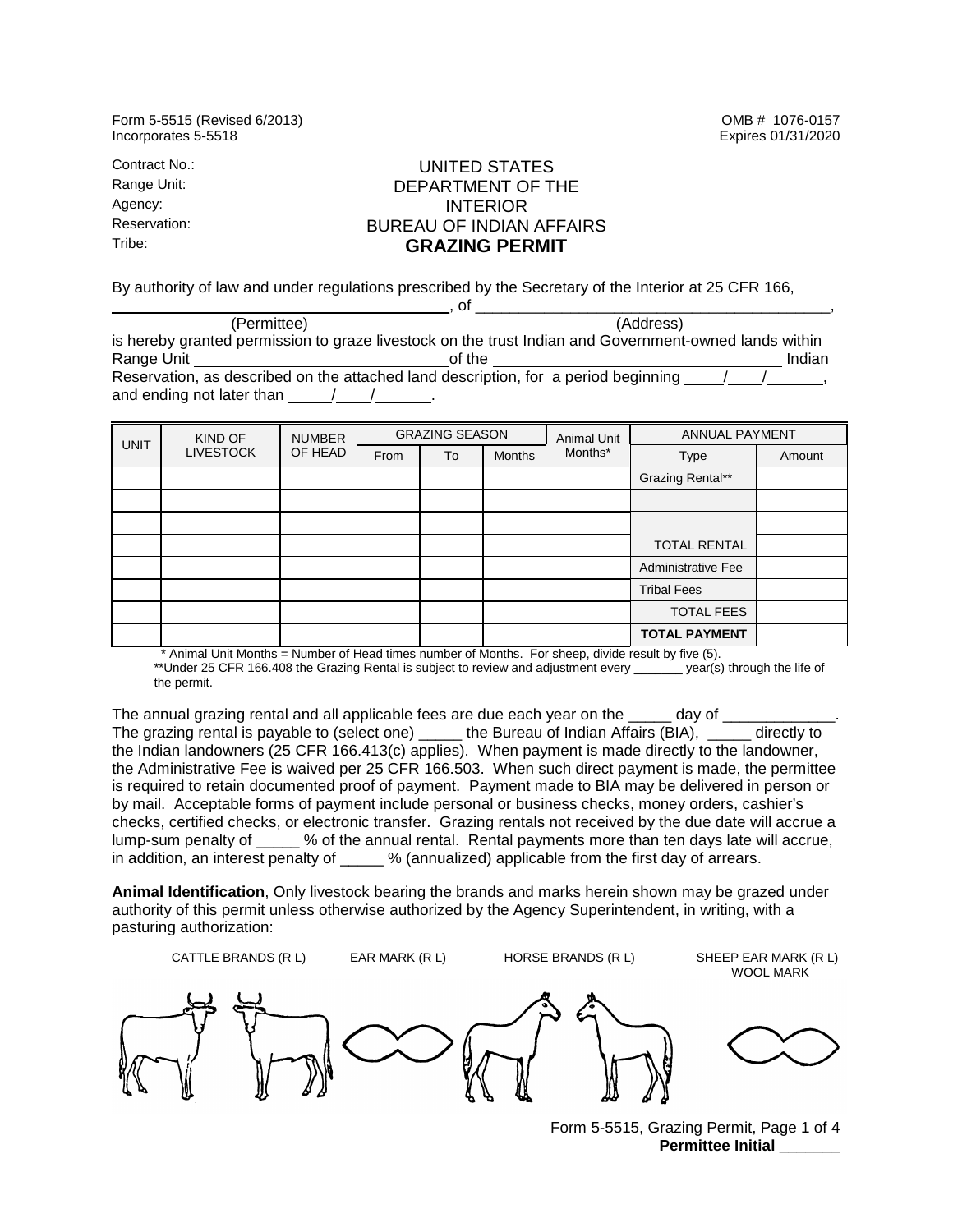## **PERMIT PROVISIONS AND CONDITIONS**

**Interpretation of Permit Provisions** - The Superintendent will make decisions relative to the interpretation of the terms of this permit and the Provisions and Conditions contained herein. The terms of this permit cannot be varied in any detail as herein provided without the written approval of the parties thereto and the surety.

**Payment of Rental** - In consideration of the privileges granted by this permit the permittee agrees to pay the grazing rental and all other applicable taxes and fees due annually according to 25 CFR 166.409-418, 166.500-504, and the provisions of this permit.

**Bond and Insurance Requirement** - An acceptable bond guaranteeing full performance of this permit may be required pursuant to 25 CFR 166 Subpart G.

**Termination and Modification** - It is understood and agreed that this permit may be modified or terminated in whole or in part pursuant to 25 CFR 166.227-231 and 166.700-709. This permit is not subject to renewal beyond the ending date indicated on the front of this document but may be extended for up to one year by tribal resolution or in writing by the Agency Superintendent.

**Assignment or Subletting** - This permit will not be assigned or sublet without the written consent of the Agency Superintendent.

**Trust Lands Not Covered By Permit**- It is understood and agreed by the permittee that he is authorized to graze livestock on the lands covered by the permit as listed on the attached land description and is responsible to prevent his livestock from grazing on lands not covered by this permit. Failure to comply with this requirement may be cause for termination of the permit.

**Entry by the BIA** - BIA retains right of entry on lands covered by this permit at such reasonable times as may be deemed necessary for inspection or enforcement.

**Access to and Across Indian Lands** - It is understood and agreed that authority is reserved to the Superintendent to grant access to and across any of the lands covered by this permit as deemed in the interest of the Indian landowner, including the privilege of prospecting for and removal of oil, gas, and other minerals.

**Indemnity** -The permittee agrees to indemnify the United States and the Indian landowners against all liabilities or costs relating to the use, handling, treatment, removal, storage, transportation, or disposal of hazardous materials, or the release or discharge of any hazardous materials from the permitted premises that occur during the contract term, regardless of fault.

**Applicable Federal, State and Tribal Laws** - The permittee must comply with all applicable federal and state laws, rules, regulations, and other legal requirements. The permittee must also comply with all applicable tribal laws, ordinances, resolutions and policies.

**Permittee Obligation** - While the lands covered by the permit are in trust or restricted status, all of the permittee's obligations under the permit and the obligation of his sureties are to the United States as well as to the owner of the land.

**Authorized Uses** -The permit authorizes the grazing of livestock only; the permittee shall not utilize the permitted area for hay cutting, hunting, post or timber cutting, or any other non-grazing use without written authorization from the responsible Indian or federal authority. The permittee is prohibited from creating a nuisance, any illegal activity, or negligent use or waste of resources.

**Adjustment of Grazing Capacity** - The Agency Superintendent may adjust the grazing capacity and the season of use for the subject range unit pursuant to 25 CFR 166, Subpart D.

**Affidavit of Permittee** - The permittee may be required by the Superintendent to execute an affidavit declaring the number of livestock by class and kind grazed under the permit.

**Counting of Livestock** - All livestock authorized to graze upon or trail over Indian land must be made available for counting by the Superintendent. Arrangements should be made for counting all livestock before entering the range unit. Permittees must notify the Superintendent a sufficient length of time in advance so a representative can be present to count livestock on or off the range unit. The right is reserved by the Bureau of Indian Affairs to have a representative present at each roundup to check the number of stock. In the event the permittee fails or refuses to round up his stock at the proper times and in a satisfactory manner for the purpose of allowing a count of the stock, the Superintendent shall have the right to round up and count said stock at the expense of the permittee.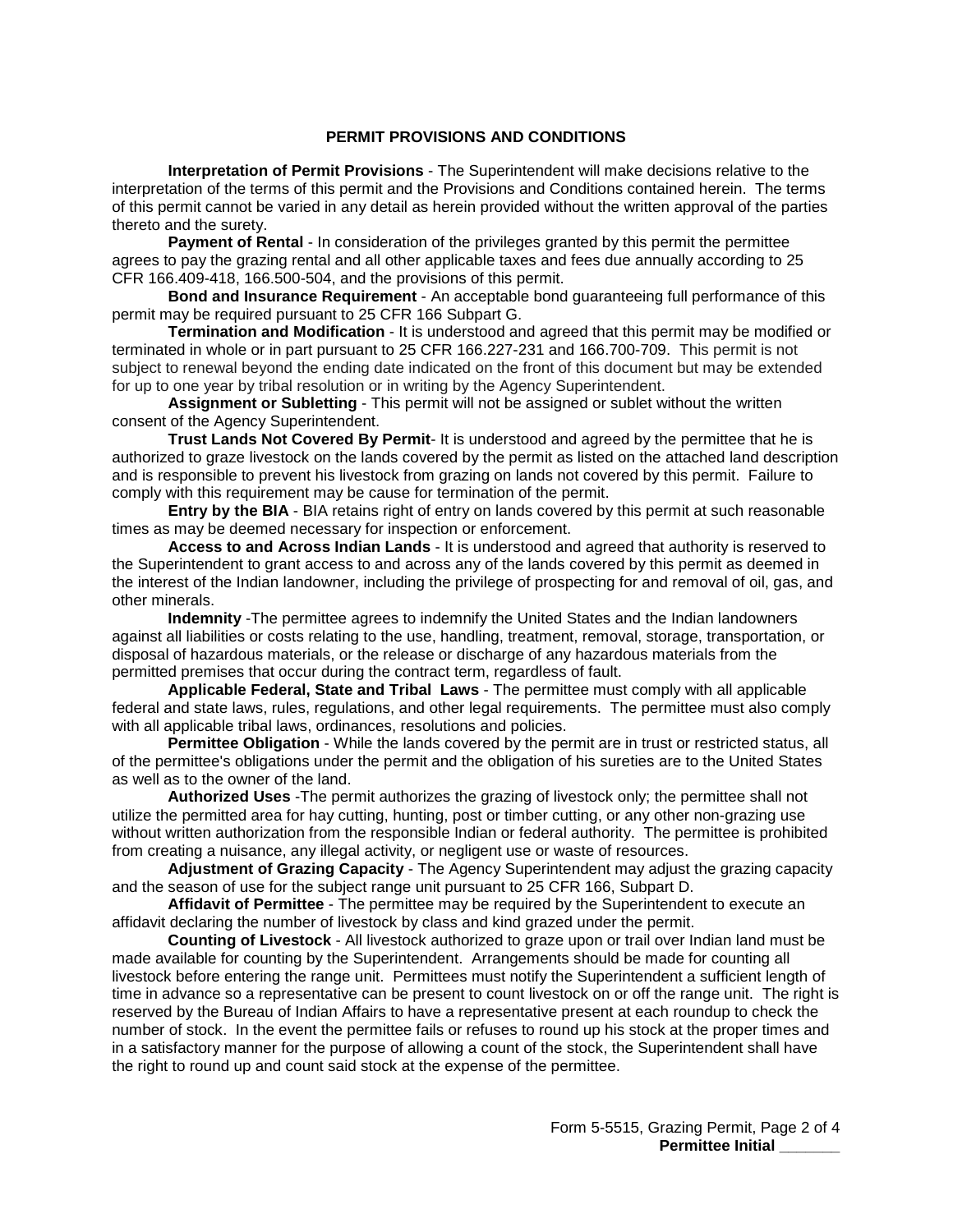**Livestock Exceeding Number Specified in Permit** - If the number of livestock authorized under the permit is exceeded, the excess livestock shall be considered to be grazing in trespass as defined at 25 CFR 166.800. The trespasser will be liable to pay the trespass damages, penalties and costs listed at 25 CFR 166.812 and will be considered a violation of the grazing permit. Excess livestock not promptly removed from the range unit upon notice are subject to impoundment under the regulations at 25 CFR 166.806.

**Distribution of Trespass Proceeds** - Any funds collected by the BIA as trespass penalties or damages to trust lands will be distributed pursuant to 25 CFR 166.818.

**Failure to Make Full Use of the Permit** - The permittee will not be allowed credit or rebate in case the full number authorized is not grazed on the range unit.

**Entering the Range** - The earliest date upon which stock will be permitted to enter the range will be the date shown in the permit. Notice must be given to the Superintendent prior to entering the range unit. On reservations where permanent driveways have been established, all livestock will be required to enter and leave the reservation on the particular driveway designated by the Superintendent. Except where livestock are transported over or trailed over established rights-of-way, the route to be followed will be designated by the Superintendent.

**Movement of Livestock** - The Superintendent reserves the right to direct the movement of livestock whenever it is necessary for the protection and proper use of the range. The following acts are prohibited:

- (a) The grazing upon or driving across any trust Indian lands of any livestock without an approved grazing or crossing permit.
- (b) Allowing livestock to drift and graze on trust Indian lands without an approved permit.
- (c) The grazing of livestock upon trust Indian lands within an area closed to grazing for that class of livestock.
- (d) The grazing of livestock by a permittee upon an area of trust Indian lands withdrawn from grazing use.
- (e) Refusal to round up stock at proper times and in a satisfactory manner for the purpose of allowing a count of the stock.
- (f) Failure to remove livestock to prevent damage to the Indian lands upon receipt of instructions from the Superintendent.
- (g) Failure to comply with Conservation Plan provisions.

**Range Improvements** - The Bureau of Indian Affairs encourages the construction of improvements necessary for proper management of livestock and the use of the range. Planned improvements must be identified in the permittee's Conservation Plan which will indicate whether the improvement will:

 (1) Remain on the land upon termination of the permit, in a condition that is in compliance with applicable codes, to become the property of the Indian landowner; or

 (2) Be removed and the land restored within a time period specified in the permit in which case the land must be restored as close as possible to its condition prior to construction.

Written authorization must be given by the Superintendent prior to construction. The cost of such improvements will be borne by the permittee unless otherwise provided for in the Conservation Plan. The permittee shall perform reasonable maintenance of all range improvements identified in the Conservation Plan in a manner acceptable to the Superintendent. The permittee may remove existing range improvements identified on Form 5-5529, *Removable Range Improvements Record*, when the permittee is responsible for all of the costs of the improvement and the Superintendent has approved the removal of the improvement.

**Quarantine Regulations** - All stock covered by this grazing permit are subject to the animal welfare laws, quarantine laws and health regulations now in force or hereafter to be promulgated by the United States, the state in which the reservation is situated, or by the tribal governing body.

**Condition of Livestock Handling Facilities** - Facilities used for livestock management must be kept in a clean and sanitary condition. All rubbish and other refuse must be properly and promptly removed.

**Disposition of Carcasses** - Animal carcasses shall be disposed of promptly and in accordance with veterinary-recommended disposal methods taking into consideration cause of death and environmental impacts. A carcass may not be buried on trust Indian land without prior written approval from the Agency Superintendent.